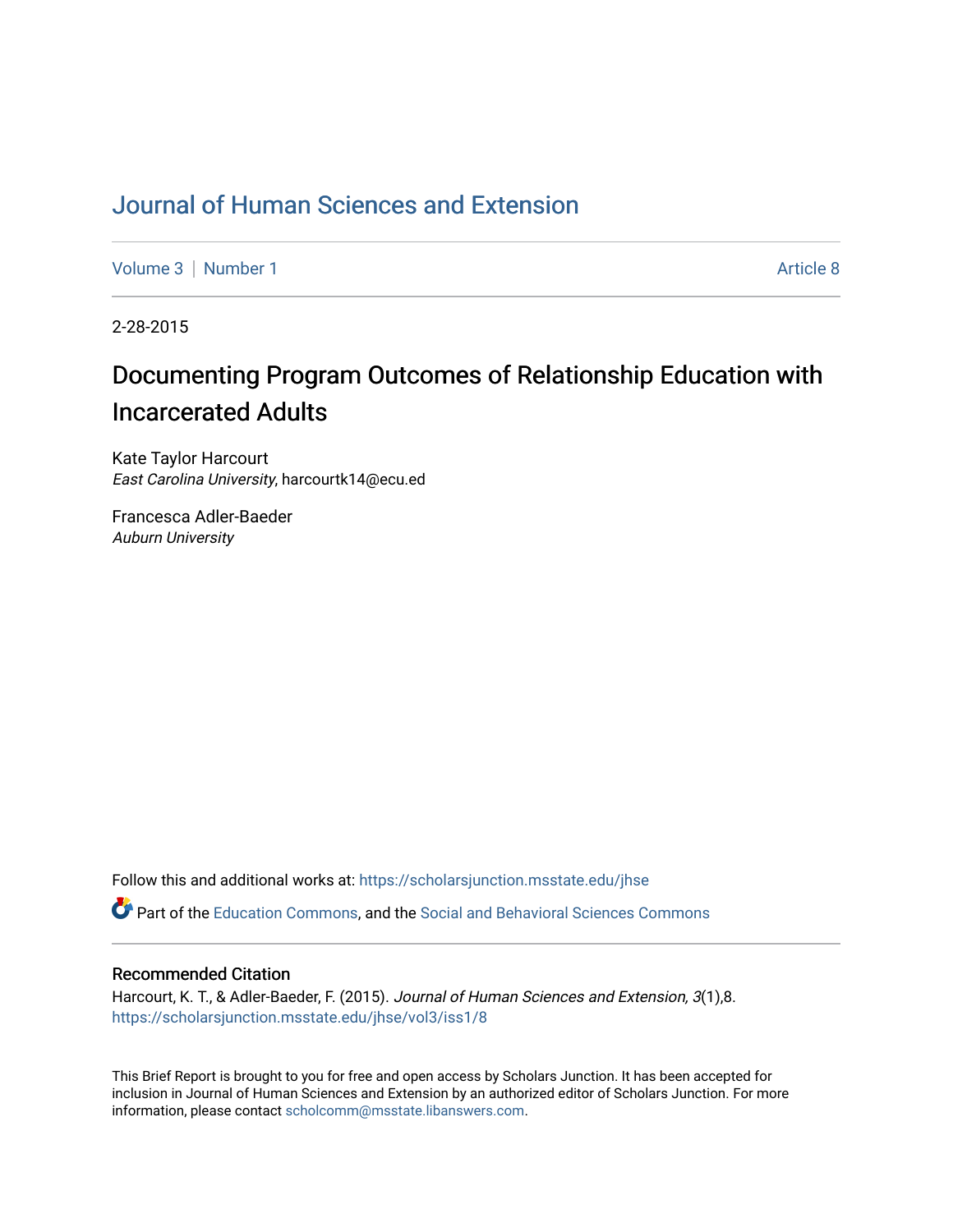## Documenting Program Outcomes of Relationship Education with Incarcerated Adults

## Acknowledgments

Funding for this project was provided primarily through a grant from the U.S. Department of Health and Human Services—Healthy Marriage Demonstration Grant#90FM0006. The opinions, findings, and conclusions or recommendations expressed in this material are those of the author(s)/presenter(s) and do not necessarily reflect the views of the United States Department of Health and Human Services, Administration for Children and Families.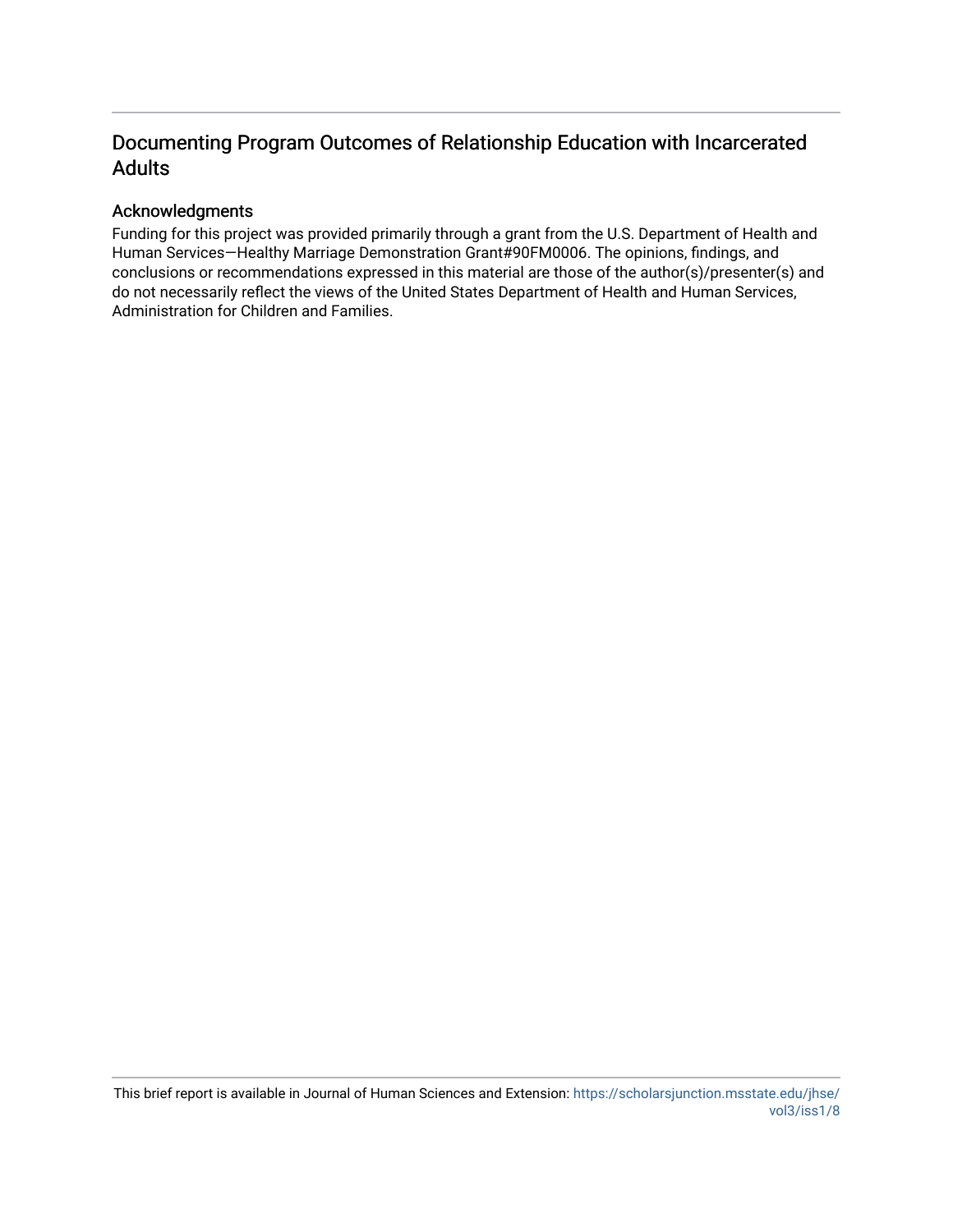## **Documenting Program Outcomes of Relationship Education with Incarcerated Adults**

**Kate Taylor Harcourt** 

*East Carolina University* 

**Francesca Adler-Baeder**  *Auburn University* 

*The current study examined program outcomes for an understudied population of Relationship Education (RE) participants: incarcerated men and women. In addition to relationship functioning, we examined a number of individual and parenting outcomes which had not previously been explored. In a sample of 453 adult inmates, we found improvements in (a) trust, (b) confidence in the relationship, (c) intimacy, (d) individual empowerment, (e) conflict management, (f) help-seeking attitudes, (g) self-esteem, (h) depression, (i) global life stress, (j) faulty relationship beliefs, and (k) parenting efficacy. Tests of moderation by gender and race indicated minimal differences in change patterns between groups; however, we found a significant time by gender interaction on intimacy and a time by race interaction on parenting efficacy. Implications for research and practice are presented.* 

*Keywords:* relationship education, incarceration, recidivism, healthy relationships

## **Introduction**

Recent decades have been marked by increased levels of incarceration in the U.S., and many researchers are describing this time as an era of mass incarceration (e.g., Clear, 2007; Garland, 2001; Gottschalk, 2006; Mears, Cochran, Siennick, & Bales, 2012). Incarceration rates and the number of prisoners being released from prison each year continue to rise. Recent estimates suggest that over 1.6 million individuals are incarcerated in U.S. state and federal prisons (West, 2010), and over 735,000 prisoners are released each year (Sabol, West, & Cooper, 2009). It is also estimated that within 2 years of release, 59% of these prisoners will be rearrested, with 19% returning to prison with new sentences (Langan & Levin, 2002). While recidivism has emerged as a well-known social problem and continues to receive a high level of research interest, programming to address recidivism continues to face barriers. For example, although prison populations continue to climb, prisoner programming and services have declined (Mears et al., 2012). As a result, increased attention is being paid to the types of programs offered and their impact on recidivism rates (e.g., Einhorn et al., 2008; Gottschalk, 2006; Mears et al., 2012).

Direct correspondence to Kate Taylor Harcourt at harcourtk14@ecu.edu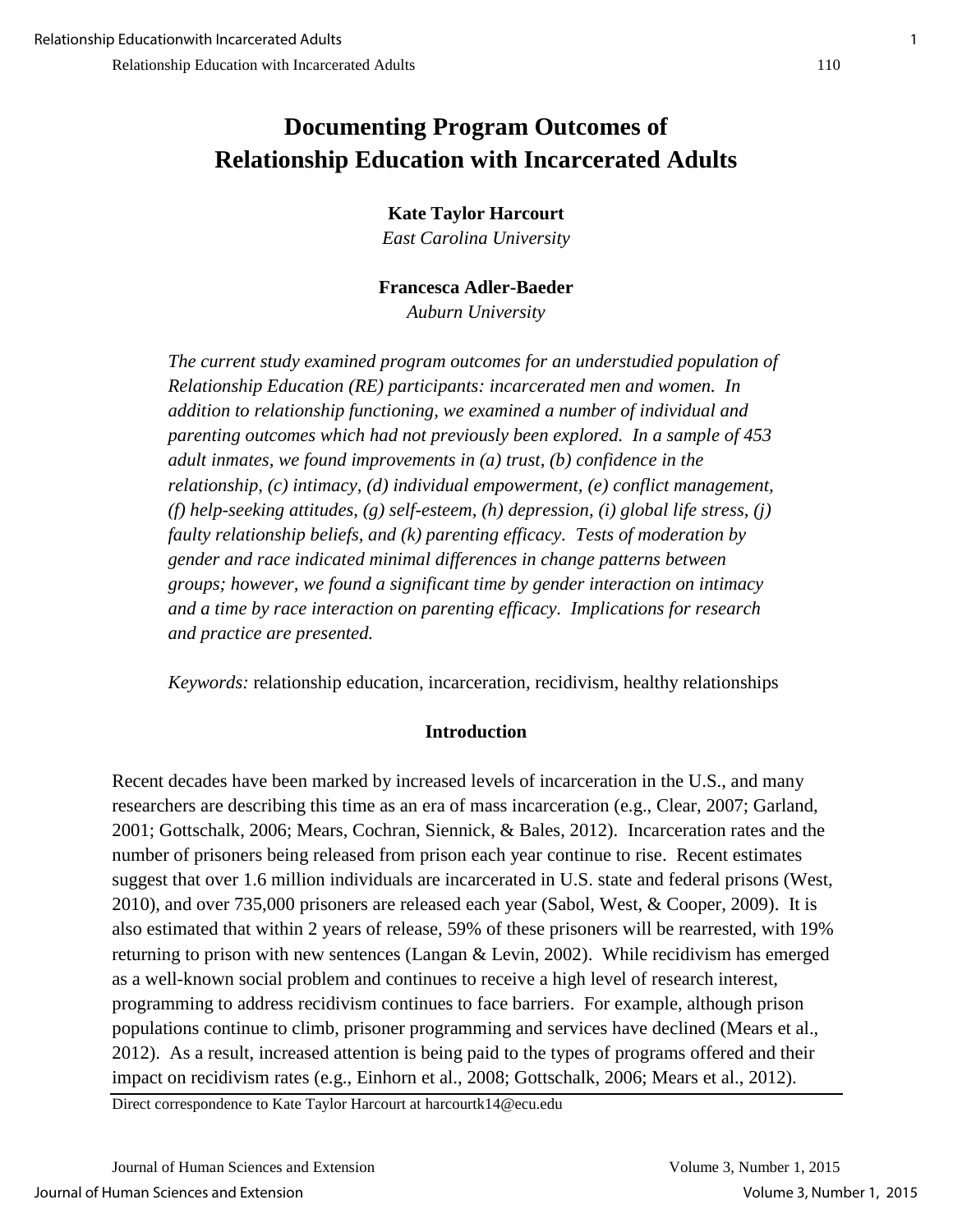Johnson, 2003).

Relationship Education with Incarcerated Adults 111

There is a growing body of literature that suggests strong, healthy relationships may be an important factor in successful reintegration (e.g., Berg & Huebner, 2011; Laub & Sampson, 1993; Visher & Travis, 2003). The theoretical framework used in our evaluation study utilizes assumptions from Laub and Sampson's (1993) age-graded theory of informal social control (also Sampson, Laub, & Wimer, 2006), which emphasizes the importance of social relationships in altering the trajectory of offenders (Lilly, Cullen, & Ball, 2007). For example, while marriage does not necessarily increase social control, close emotional ties and mutual investment are likely to increase the social bond between two people. This increase in social bonds could lead to a reduction in criminal behavior (Laub & Sampson, 1993; Shover, 1985). Furthermore, a life course perspective suggests that there is the potential for any specific experience or event (e.g., participation in a relationship education class) to result in a turning point, by offering new

information or skills that have the potential to alter an individual's trajectory (e.g., Elder &

A handful of early studies (e.g., Howser, Grossman, & Macdonald, 1984; Kemp, Glaser, Page, & Horne, 1992) indicate prisoners, both male and female, who maintain healthy, close family relationships are better able to cope with prison and exhibit less negative behaviors while incarcerated. In addition to the influence seen while in prison, research consistently shows social ties to family as being particularly important to successful reintegration (e.g., Berg & Huebner, 2011; Laub & Sampson, 1993; Visher & Travis, 2003). During incarceration, family members often become the core of an offender's social network (e.g., Mears et al., 2012; Shapiro & Schwartz, 2001), and most prisoners continue to rely on their family upon release from prison (Berg & Huebner, 2011). These studies indicate that those with stronger family relationships are also less likely to recidivate after release, thus pointing to the potential impact of administering family life education (FLE) in prison facilities. One form of FLE, typically referred to as relationship education (RE), addresses couple and coparenting relationships and focuses on strengthening the quality of these relationships. The training provided through RE offers a potentially untapped resource for addressing recidivism and the unique challenges faced by prisoners and their families.

While there has been an increase in research examining outcomes and impact of RE among more diverse populations (Hawkins & Fackrell, 2010), there remains little empirical attention on these programs serving prisoners even though there have been increased efforts to provide RE to this population (for exceptions, see Accordino & Guerney, 1998; Einhorn et al., 2008). All relationships will encounter stressors that impact both individual and family functioning (Ooms & Wilson, 2004). Prisoners, however, face both common family stressors and unique challenges to relationship quality and stability during incarceration and upon release. Knowledge and skills are needed for staying connected to and for reconnecting with partners, children, and family members after separation, finding jobs, and reintegrating into society (e.g., Einhorn et al., 2008; Mears et al., 2012). One way to ease this stress may be to implement programs that better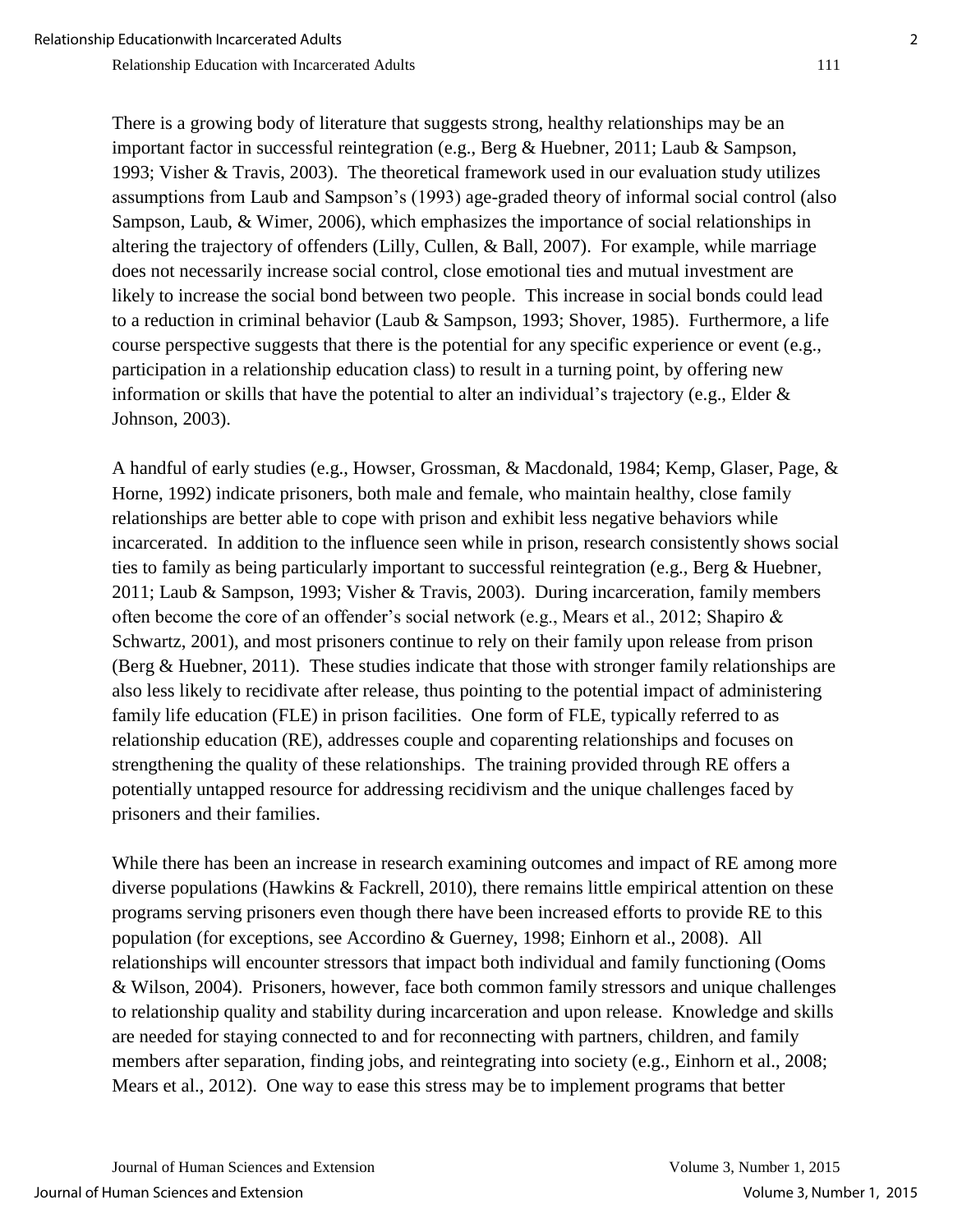prepare prisoners for life outside of prison (Einhorn et al., 2008). Only a handful of these programs exist, and most target educational or vocational skills, which while important, usually do not offer skills needed to deal with individual and family functioning (Haney, 2001).

While FLE with prisoners is more widely used, there is very little empirical evidence evaluating the specific use of RE with this population. To our knowledge, only three published studies have examined the experiences of prisoners participating in RE (Accordino & Guerney, 1998; Einhorn et al., 2008). Accordino and Guerney (1998) implemented a 2-day marriage enrichment program (16 hours total) for Jewish prisoners and their wives and focused on empathic, expressive, and discussion/negotiation skills. The evaluation component focused generally on quality of the program and leaders. Overall, participants found the program to be helpful and felt it was successful.

Einhorn et al. (2008) examined the impact of the Prevention and Relationship Enhancement Program (PREP) with a sample of 254 male and female prisoners who were currently in a relationship. The study used a slightly modified version of PREP tailored to the prisoners' specific needs in prisons, and program classes took place over 6 weeks. They examined a range of relationship outcomes (e.g., satisfaction, dedication, confidence, and communication) and found significant increases in all areas. Additionally, they examined whether gender or race affected the results and found no significant interaction effects.

Shamblen, Arnold, Mckiernan, Collins, and Strader (2013) implemented a modified version of the Creating Lasting Family Connections program with 114 married couples where one spouse had recently been released from prison. Classes were either offered as a weekend retreat (two 8 hour sessions) or as a 10-session format (2 hours per session). Participants completed surveys at three time points (pre-test, post-test, and 3-month follow-up). The study examined a range of relationship and individual skills (e.g., communication skills, conflict resolution skills, emotional expression, and relationship satisfaction) and found that husbands and wives showed similar improvement.

While these three studies offer an initial look at the impact of RE on incarcerated samples, the studies have limited their samples to include only those currently in couple relationships. As such, the studies have focused primarily on outcomes measuring couple relationship skills. Only one (Shamblen et al., 2013) included examinations of individual skills that are necessary for maintaining healthy relationships with others, but it confined the study to those who were currently in a relationship and recently released from prison.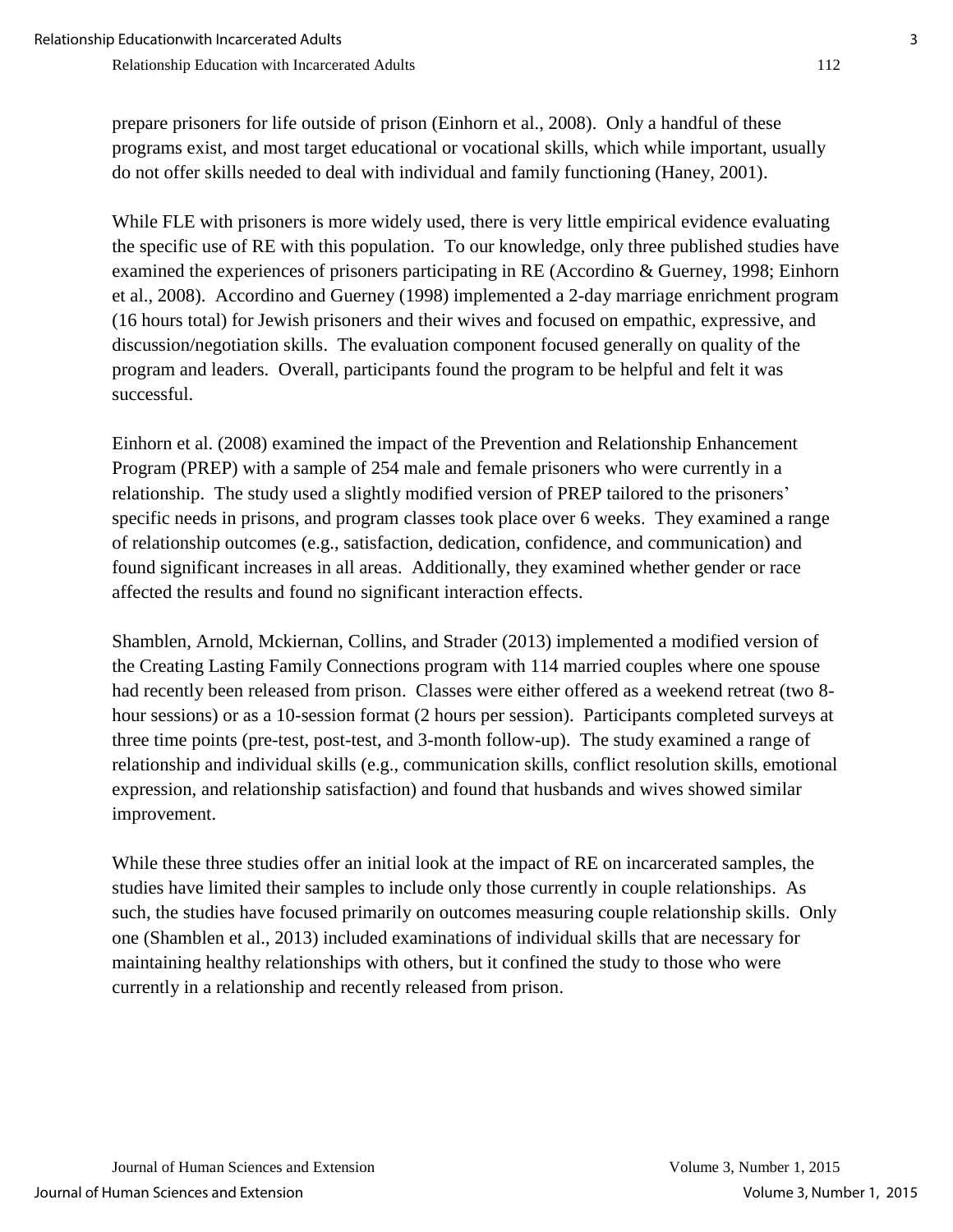## **Current Study**

In an effort to extend this literature, the current study examined levels of change among male and female prisoners participating in RE classes, regardless of current relationship status. In addition to relationship functioning measures, we examined a number of individual and parental functioning measures, which have not previously been explored as outcomes for RE with prison populations. In addition, we explored moderation of program outcomes by gender and race.

Thus, the current study addressed the following research questions:

R1: Does participating in RE result in positive change on measures of couple, individual, and parental functioning for a sample of incarcerated adults?

R2: Does this change differ by gender and racial subgroups? That is, are there interactions of time by gender and time by race?

## **Method**

## **Sample and Procedure**

This research was approved by the Institutional Review Board and conducted in accordance with ethical standards for voluntary participation, informed consent, and confidentiality. Participants in this study were recruited as part of a federally-funded healthy marriage and relationship education initiative. Programs were delivered and data were collected by trained educators from family resource centers (FRC) located in eight counties in a Southern state. The sample was drawn from 502 adult prisoners from seven facilities across the state. Individuals voluntarily signed up for the RE classes after information about the upcoming classes was distributed by the prison and did not receive incentives from the Department of Corrections or the research study. Individuals who participated completed a questionnaire prior to program start of approximately 130 items assessing their behaviors, experiences, beliefs, and attitudes regarding their individual functioning, relationships, and family, in addition to socio-demographic information. The analytic sample was restricted to the 453 adult prisoners who completed a pre-test and post-test

The RE programs included information designed to support and prepare participants to build and maintain healthy couple and coparenting relationships, and to provide a secure, healthy environment for their children. Various RE curricula were implemented and consisted of a minimum of six group education sessions. All curricula were selected based on their inclusion of the seven core components identified by the National Extension Relationship and Marriage Education Network (NERMEN; Futris & Adler-Baeder, 2014) including: (a) *choose* (being intentional in relationships), (b) *know* (having knowledge of one's partner), (c) *care* (being kind,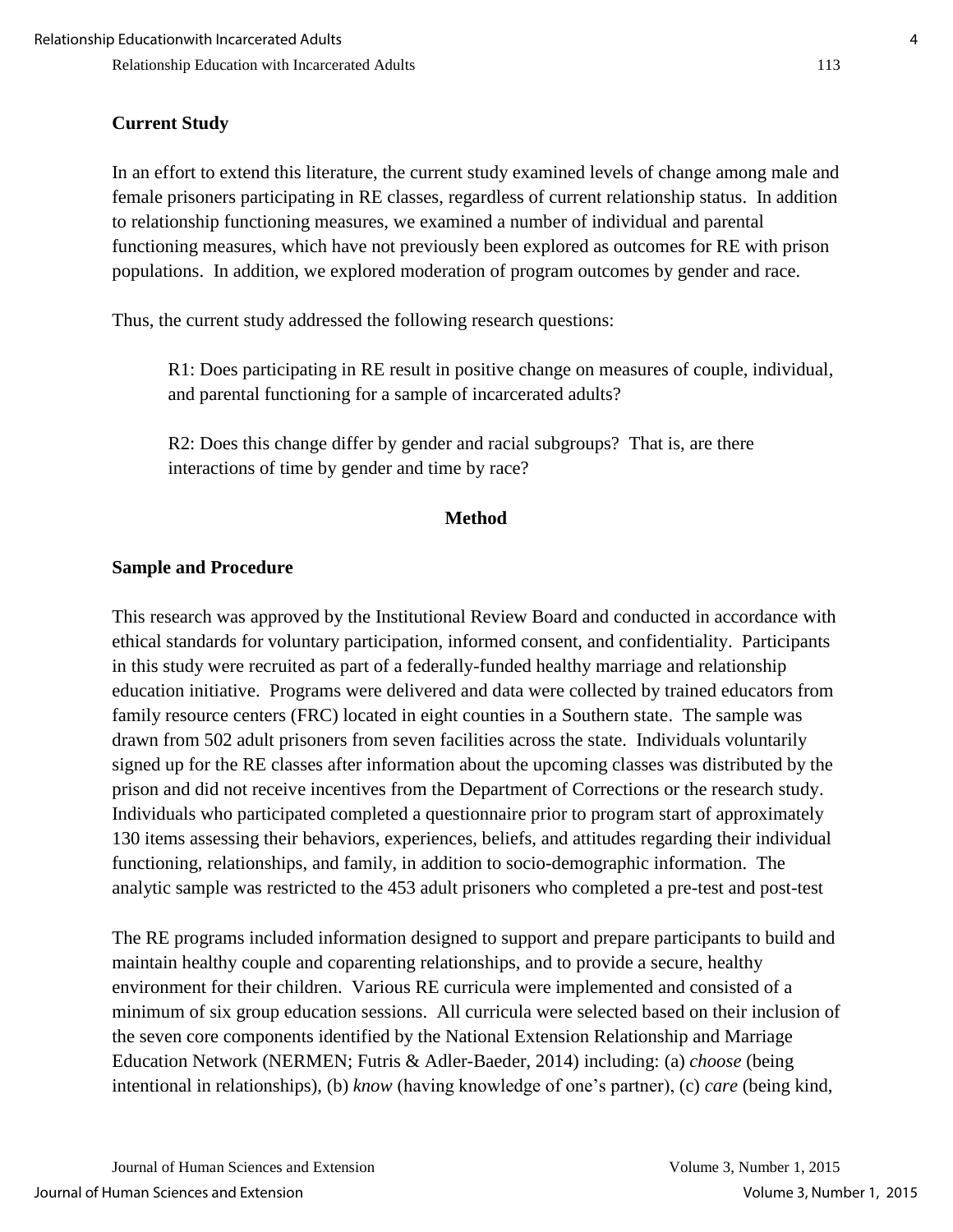affectionate, and supportive in relationships), (d) *care for self* (maintaining and enhancing one's own health and wellness), (e) *share* (developing friendship and a sense of togetherness), (f) *connect* (engaging social support, ties to the community, and finding personal meaning), and (g) *manage* (using engagement and interaction strategies to handle differences, stresses, and safety issues).

Forty-nine percent of individuals in the sample identified as African American, 47% European American, 1.5% Latino, and 2.5% "other." The average age of participants was 38. Gender composition was 80% female and 20% male. Participants were asked about their educational attainment. Twenty-four percent did not complete high school, 36% completed high school (or GED) only, 18% completed some college, 17% completed a 2-year college program, 4% completed 4 years of college, and 1% had post-college education. Relationship status was determined by a single question: "What is your current relationship status?" Options for responses were: (a) married, (b) engaged/living together, (c) engaged/not living together, (d) dating someone/living together, (e) dating someone/not living together, or (f) single, no current relationship. Respondents did not complete items that did not pertain to them (i.e., parenting items if they were not a parent; couple items if they were not in a couple relationship). Thirtyeight percent of participants reported being single and not in a dating relationship, while 26% reported being in a marital relationship, 24% reported being in a dating relationship, and 12% reported being engaged. Of the participants, 55% reported being a parent, with 44% reporting having a child under the age of 19. Only those participants who were currently in a relationship answered questions about couple functioning; only those participants who were parents answered questions about parental functioning.

### **Measures**

Along with demographic variables, surveys assessed various aspects of three domains of functioning – couple, individual, and parental. The study assessed change from pre-test to posttest on measures of functioning in each domain. Initially, 24 outcomes were examined using the full sample, yet the following measures provide descriptions of outcomes for which significant change was found following the analysis. Detailed descriptions and references of all measures can be obtained from the first author.

**Couple functioning domain.** *Trust* was measured with a three-item scale (Rempel, Holmes, & Zanna, 1985) assessing perceptions of a partner's dependability, with items such as "I can rely on my partner to keep the promises he/she makes to me," using a 5-point Likert scale, from 1 (*strongly disagree*) to 5 (*strongly agree*). The Cronbach's alpha reliability for the current study was  $\alpha = .84$ . *Confidence in the relationship* was measured using three items (Stanley & Markman, 1992). Questions included such items as "I am very confident when I think about our future together." Participants responded using a 5-point Likert scale, from 1 (*not at all*) to 5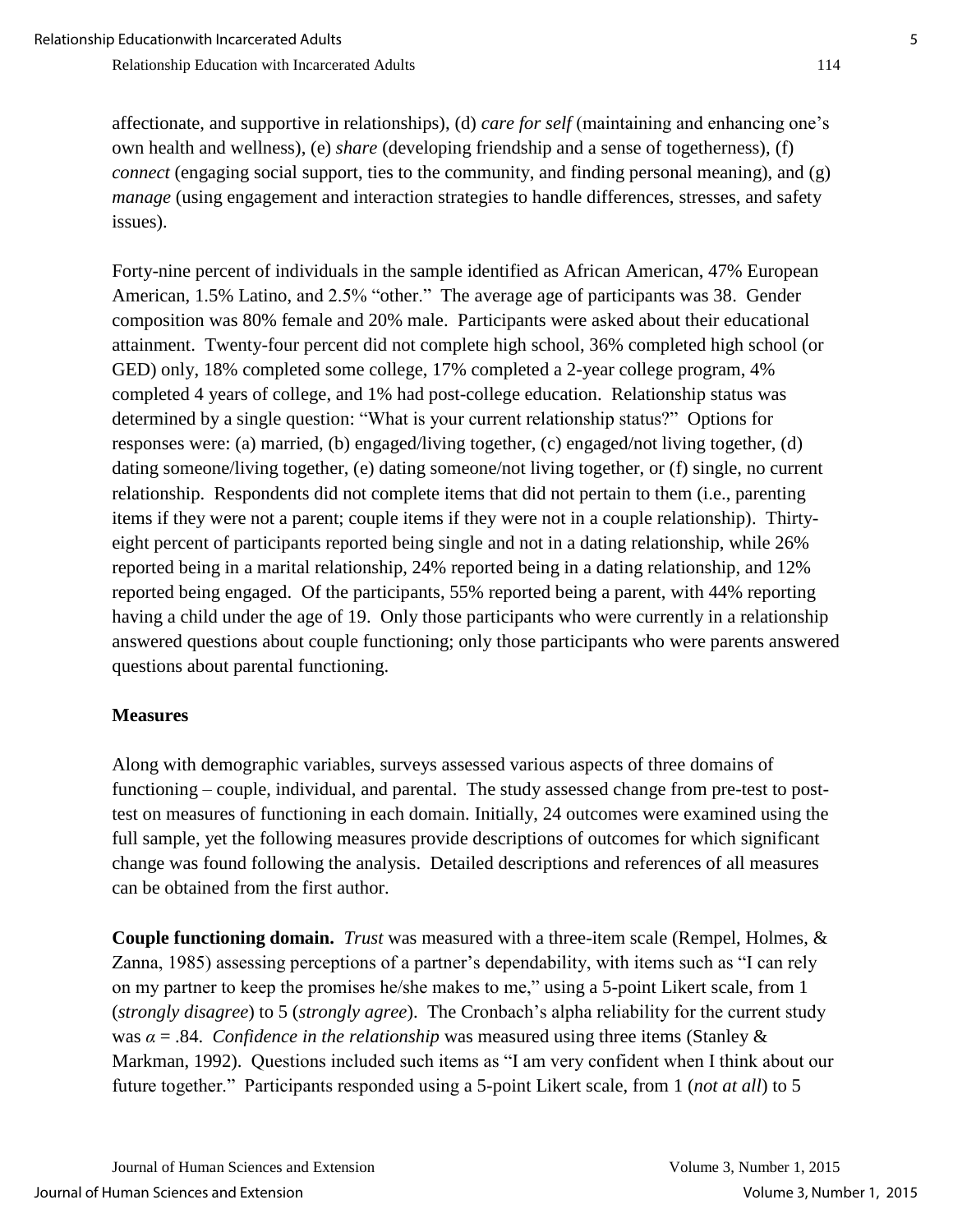(*extremely*). The Cronbach's alpha reliability for the current study was *α* = .91. *Intimacy* was measured using three items. Questions included such items as "I keep very personal information to myself and do not share it with my partner/spouse." Participants responded using a 5-point Likert scale, from 1 (*never*) to 5 (*all of the time*). The Cronbach's alpha reliability for the current study was  $\alpha = .73$ .

**Individual functioning domain.** *Individual empowerment* was measured using six items. Published studies utilizing this measure demonstrate reliability (range: *α* = .71-.75; Adler-Baeder et al., 2010; Lucier-Greer, Adler-Baeder, Ketring, Harcourt, & Smith, 2012). Questions included such items as "I express myself clearly and without fear" and "I have the power to manage challenges in my life." Participants responded using a 5-point Likert scale, from 1 (*I have not thought about this*) to 5 (*I do this on a regular basis*). The Cronbach's alpha reliability for the current study was  $\alpha = 0.76$ . *Conflict management* was measured using six items (Buhrmester, Furman, Wittenberg, & Reis, 1988). Questions included items such as "I am able to put bitter feelings aside when having a fight" and "In a fight, I am able to see the other person's point of view and really understand his/her point." Participants responded using a 5-point Likert scale, from 1 (*not at all like me*) to 5 (*very much like me*). The Cronbach's alpha reliability for the current study was  $\alpha = .76$ . *Help-seeking attitudes* was measured using three items. Questions included such items as "I would want to get help if I were worried or upset for a long period of time." Participants responded using a 5-point Likert scale, from 1 (*strongly disagree*) to 5 (*strongly agree*). The Cronbach's alpha reliability for the current study was *α* = .84. *Self-esteem* was measured using three items (Rosenberg, 1989). Questions included such items as "I take a positive attitude toward myself." Participants responded using a 5-point Likert scale, from 1 (*strongly disagree*) to 5 (*strongly agree*). The Cronbach's alpha reliability for the current study was *α* = .64. *Depressive symptoms* were measured using three items (Center for Epidemiological Studies – Depression Scale; Radloff, 1977). Questions included such items as "I felt depressed" and "I felt sad." Participants responded using a 4-point Likert scale, from 0 (*none*) to 3 (*3+ times*). The Cronbach's alpha reliability for the current study was *α* = .86. One item was used to measure *global life stress* (i.e., "How would you rate your overall level of stress over the past month?") on a 7-point Likert scale, from 1 (*no stress*) to 7 (*high stress*). Faulty relationship beliefs (Cobb, Larson, & Watson, 2003) such as *ease of effort in the relationship* (e.g., "Finding the right person is all about luck") and *cohabitation beliefs* (e.g., "Living together before marriage will make your marriage happier") were assessed on a 5-point Likert scale, from 1 (*strongly disagree*) to 5 (*strongly agree*). The Cronbach's alpha reliability for *ease of effort* in the current study was *α* = .70. The Cronbach's alpha reliability for *cohabitation beliefs* in the current study was  $\alpha = .97$ .

**Parental functioning domain.** *Parenting efficacy* was measured using three items (Dumka, Stoerzinger, Jackson, & Roosa, 1996). Questions included such items as "I feel sure of myself as a parent" and "I know things about being a parent that would be helpful to other parents."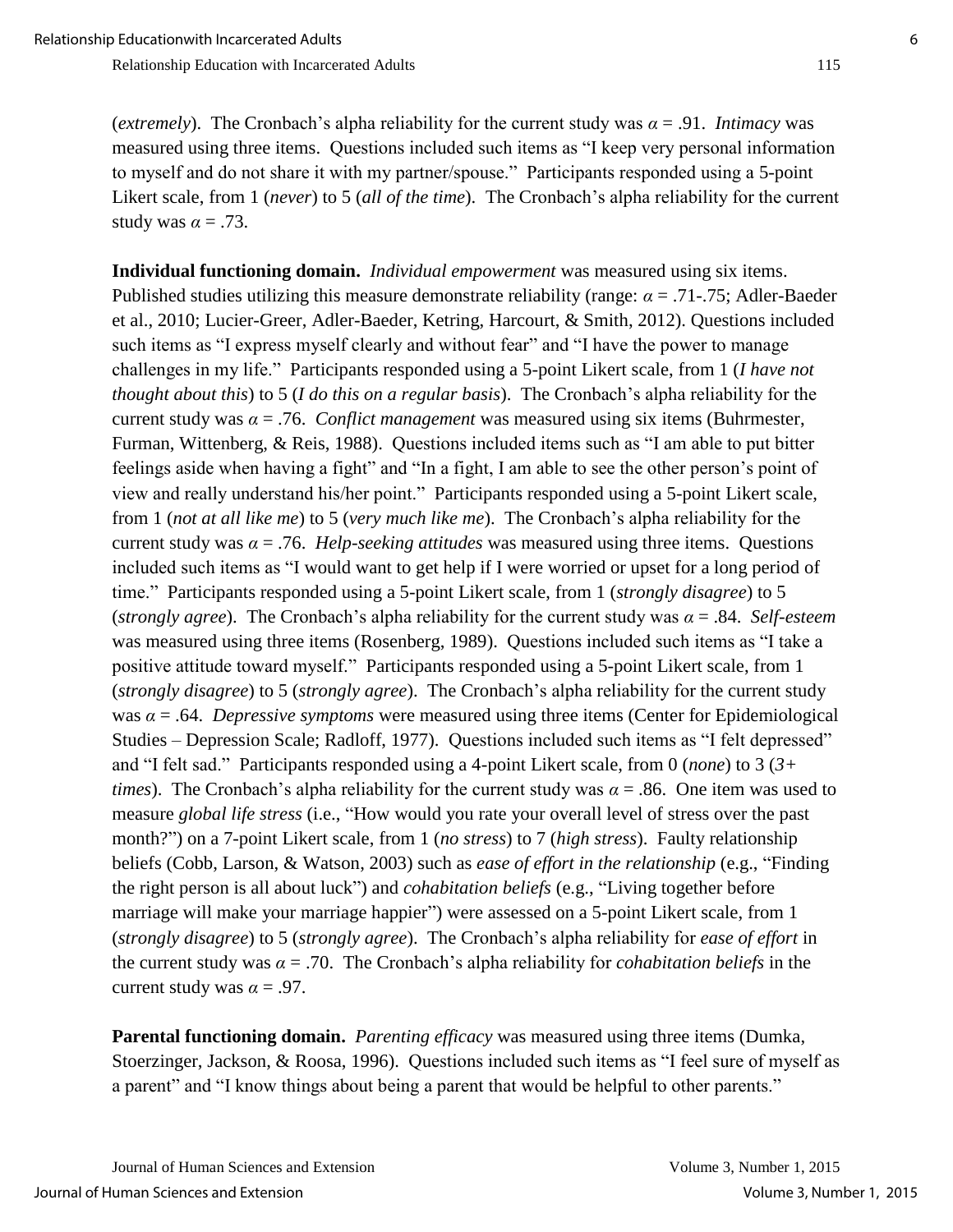#### **Results**

The current study examined differences in changes from pre-test to post-test using paired sample *t*-tests. Repeated measures mixed between–within subject analyses of variance (RMANOVAs) were used to determine whether there were time by gender and time by race interaction effects.

## **R1: Does participating in RE result in positive change on measures of couple, individual, and parental functioning for a sample of incarcerated adults?**

Paired-sample *t*-tests indicated significant change on measures in all three domains (Table 1). In the **couple functioning domain**, analyses indicated change on measures of *trust* (*t*(139) = -2.21, *p* < 0.05), *confidence in the relationship* (*t*(138) = -1.94, *p* < 0.05), and *intimacy* (*t*(142) = -2.24, *p* < 0.05). In the **individual functioning domain**, analyses indicated significant change on measures of *individual empowerment* ( $t(275) = -4.29$ ,  $p < 0.05$ ), *conflict management* ( $t(283) = -$ 1.92, *p* < 0.05), *help-seeking attitudes* (*t*(60) = -2.84, *p* < 0.05), *self-esteem* (*t*(40) = -4.09, *p* < 0.05), *depressive symptoms* (*t*(282) = 2.85, *p* < 0.05), *global life stress* (*t*(161) = 2.09, *p* < 0.05), and faulty relationship beliefs in areas such as *cohabitation*  $(t(36) = 3.02, p < 0.05)$  and *ease of effort in the relationship* ( $t(38) = 2.13$ ,  $p < 0.05$ ). In the **parental functioning domain**, analyses indicated change on measures of *parenting efficacy* ( $t(199) = -2.07$ ,  $p < 0.05$ ). The effect sizes in the current sample ranged from .17 to .90, with an average effect size of .39.

|                                                                                                                                                                                                                                                                          | Pre              |           | Post |      |     |                        |           |
|--------------------------------------------------------------------------------------------------------------------------------------------------------------------------------------------------------------------------------------------------------------------------|------------------|-----------|------|------|-----|------------------------|-----------|
|                                                                                                                                                                                                                                                                          | $\boldsymbol{M}$ | <b>SD</b> | M    | SD   | df  | t                      | Cohen's d |
| <b>Couple Functioning</b>                                                                                                                                                                                                                                                |                  |           |      |      |     |                        |           |
| Trust                                                                                                                                                                                                                                                                    | 3.32             | 1.21      | 3.49 | 1.25 | 151 | $-1.97*$               | 0.27      |
| Confidence in Relationship                                                                                                                                                                                                                                               | 3.55             | 1.25      | 3.78 | 1.28 | 154 | $-2.22$ <sup>*</sup>   | 0.23      |
| Intimacy                                                                                                                                                                                                                                                                 | 3.59             | 0.88      | 3.73 | 0.85 | 158 | $-2.19*$               | 0.29      |
| <b>Individual Functioning</b>                                                                                                                                                                                                                                            |                  |           |      |      |     |                        |           |
| <b>Individual Empowerment</b>                                                                                                                                                                                                                                            | 3.73             | 0.84      | 3.97 | 0.81 | 275 | $-4.29$                | 0.38      |
| <b>Conflict Management</b>                                                                                                                                                                                                                                               | 3.31             | 0.97      | 3.44 | 1.02 | 283 | $-1.92$ <sup>*</sup>   | 0.17      |
| Help-Seeking Attitudes                                                                                                                                                                                                                                                   | 3.17             | 0.61      | 3.39 | 0.57 | 60  | $-2.84$ <sup>**</sup>  | 0.52      |
| Self-Esteem                                                                                                                                                                                                                                                              | 4.28             | 0.58      | 4.63 | 0.51 | 40  | $-4.09$ <sup>***</sup> | 0.90      |
| Depression                                                                                                                                                                                                                                                               | 1.32             | 0.99      | 1.15 | 0.98 | 282 | $2.85***$              | 0.24      |
| <b>Life Stress</b>                                                                                                                                                                                                                                                       | 4.61             | 1.65      | 4.33 | 1.68 | 161 | $2.09*$                | 0.23      |
| Cohabitation                                                                                                                                                                                                                                                             | 2.46             | 1.17      | 1.98 | 1.03 | 36  | $3.02**$               | 0.72      |
| Ease of Effort                                                                                                                                                                                                                                                           | 2.46             | 0.82      | 2.24 | 0.72 | 38  | $2.13*$                | 0.49      |
| <b>Parental Functioning</b>                                                                                                                                                                                                                                              |                  |           |      |      |     |                        |           |
| <b>Parenting Efficacy</b>                                                                                                                                                                                                                                                | 4.18             | 0.75      | 4.30 | 0.72 | 199 | $-2.07*$               | 0.22      |
| and the state of the state of the state of the state of the state of the state of the state of the state of the state of the state of the state of the state of the state of the state of the state of the state of the state<br>ski i na<br>---<br>$\sim$ $\sim$ $\sim$ |                  |           |      |      |     |                        |           |

*Table 1. Paired Sample t-Tests Examining Changes From Pre- to Post-Assessment*

\**p* < .05, \*\**p < .01,* \*\*\**p* < .001 two-tailed tests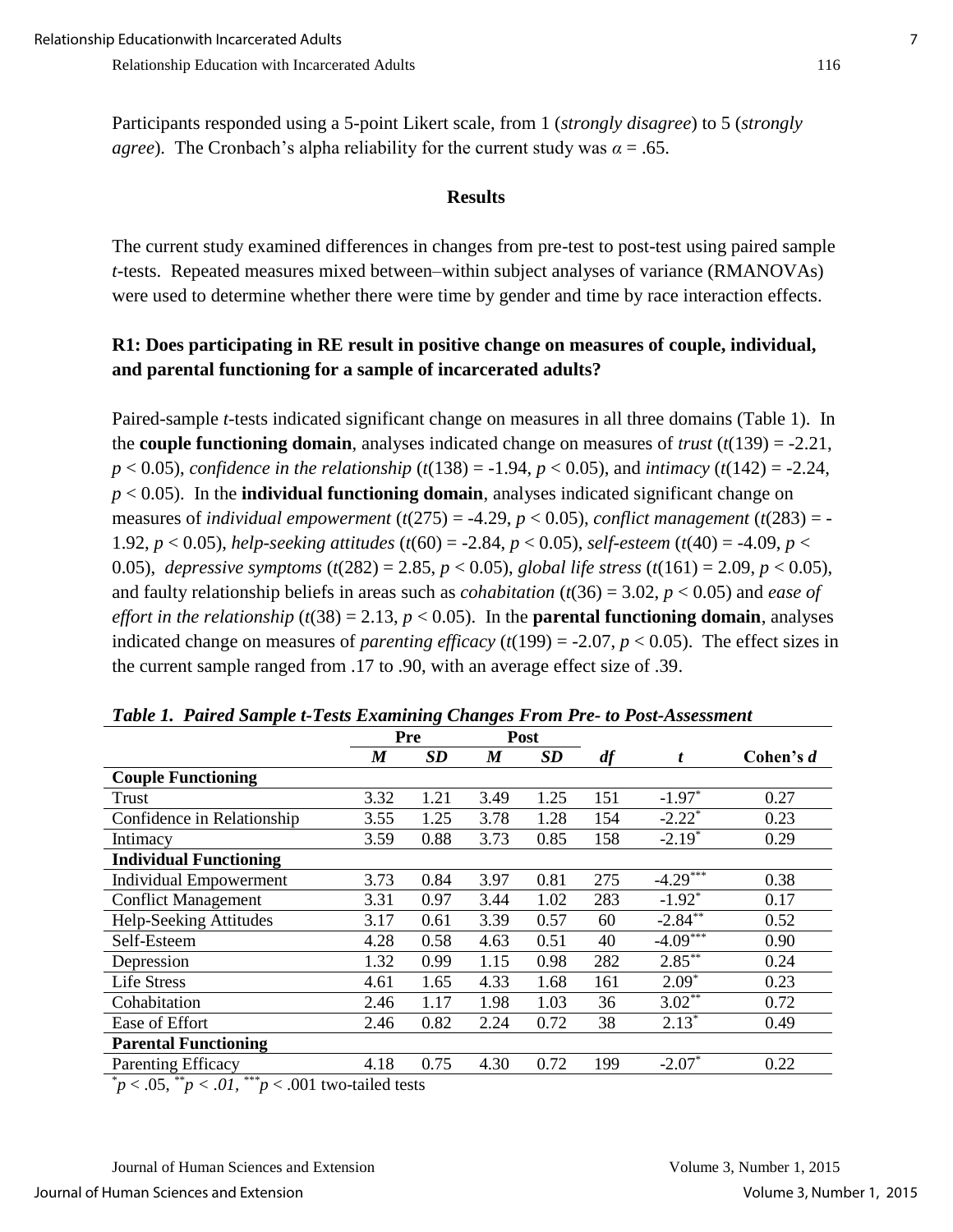#### **R2: Does this change differ by gender and racial subgroups? That is, are there interactions of time by gender and time by race?**

RMANOVAs indicated time by gender interaction effects on *intimacy* (Figure 1) [*F*(1,153) = 5.38, *p* = .022, *partial eta squared* = .034], with females showing an increase in intimacy and males maintaining lower levels of intimacy, but no interaction effects on other measures.



## *Figure 1. Differences Between Males and Females on Intimacy Over Time*

RMANOVAs also revealed time by race interaction effects only on *parenting efficacy* (Figure 2) [*F*(5,192) = 3.14, *p* = .010, *partial eta squared* = .075]. While African Americans indicated higher levels of parenting efficacy at both pre-test and post-test, European Americans showed an increase in this domain from pre-test to post-test.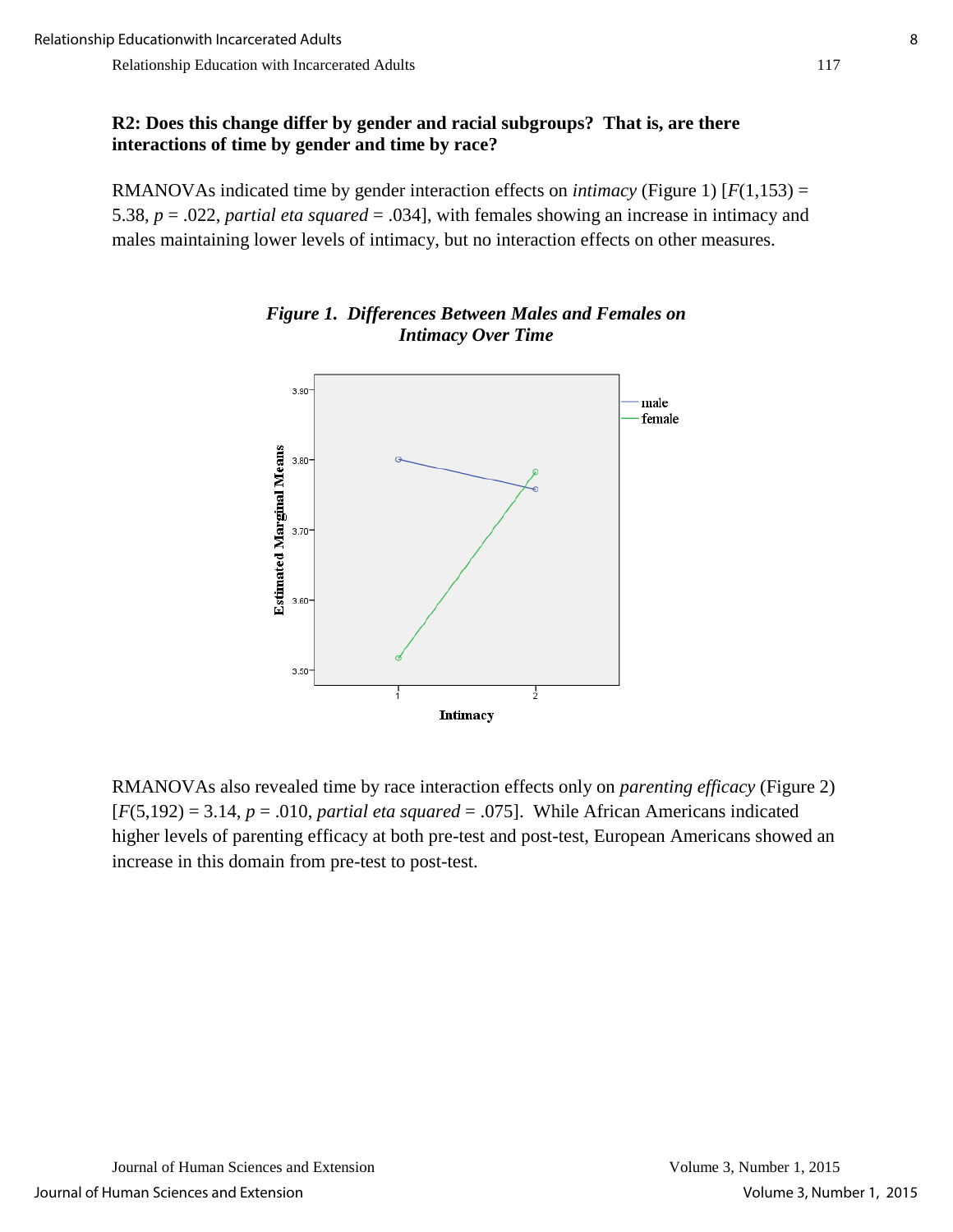

## *Figure 2. Differences Between African Americans and European Americans on Parenting Efficacy Over Time*

#### **Discussion**

The results of this study are consistent with previous results (Accordino & Guerney, 1998; Einhorn et al., 2008; Shamblen et al., 2013) and offer additional outcome information with a larger, more diverse sample. Findings suggest the potential benefit of implementing relationship education classes in prison facilities. The current study found improvement in three distinct domains of functioning (i.e., couple, individual, and parenting). The effect sizes in the current sample ranged from .17 to .90, and most effect sizes were in the small-to-moderate range (Cohen, 1977). The largest effect sizes were seen on measures of individual functioning (e.g., self-esteem, help-seeking attitudes, and faulty relationship beliefs); average effect size across all domains was .39, indicating a level of meaningful change for program effect (i.e., > .25; Wolf, 1986). These are consistent with those reported in a recent meta-analysis that examined the impact of marriage education programs (Fawcett, Blanchard, & Hawkins, 2006) and with those found in the Einhorn et al. (2008) prison study report of effect sizes ranging from .19 to .81. Notably, the three previous studies examining RE in this population included only couples. The results of the current study suggest that RE may be as impactful, even if prisoners attend classes as individuals. In addition, RE may positively influence those not in couple relationships by improving functioning in the individual and parenting domains.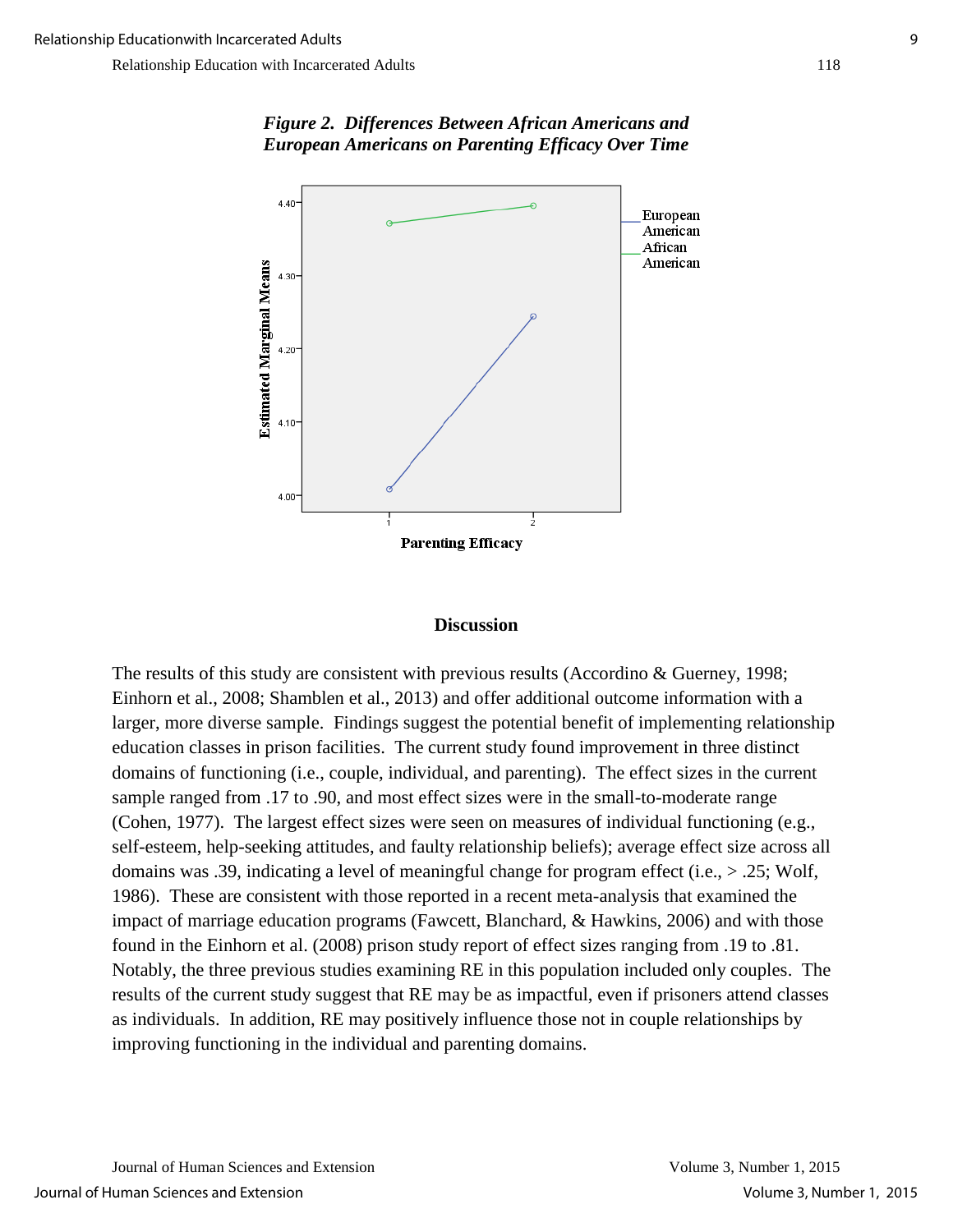The improvements found in the domains of individual, family, and parental functioning suggest that the impact of RE in prisons may extend beyond couple relationships and contribute to an overall better quality of life for prisoners and their families. It is estimated that more than 50% of incarcerated adults are parents of minor children (Travis, McBride, & Solomon, 2003). While the program content was focused on relationships between couples and coparents, research indicates that improving the couple relationship also positively impacts the children (Grych  $\&$ Fincham, 2001; Kirkland et al., 2011). Additionally, participants often discussed how their relationship skills can be used in their parenting. Learning to use these skills in multiple domains of functioning improves the quality of relationships within the family and helps overcome some of the barriers (e.g., intimacy and parenting efficacy) to maintaining strong, connected relationships while incarcerated.

We did find a significant gender interaction on measures of intimacy and a significant race interaction on measures of parenting efficacy. Females started at lower levels of intimacy and reported an increase in feelings of intimacy pre-test to post-test, while males maintained similar levels of intimacy pre-test to post-test. This is consistent with previous literature indicating gender differences in reports of relationship quality (e.g., intimacy) and the tendency for men to rate relationships as more satisfactory than women (Fowers, 1991; Jose & Alfons, 2007). African Americans and European Americans both indicated gains in parenting efficacy; however, European Americans showed significantly greater gains over the two assessment points. With the exception of these two outcomes, participants appeared to benefit similarly regardless of gender or race. This is important to note because it offers further evidence of the value of RE with diverse samples.

## **Limitations**

While this study contributes to the literature in many ways, there are also a number of limitations to be considered. Using only a pre-test/post-test design does not allow for the assessment of long-term benefits of the program. Since the post-test is given at the time of class completion, we are assessing change while the participant is still incarcerated. It would be important to examine these areas of change after the participant has been released from prison. Also, since the RE class was implemented only to individuals who were incarcerated, we are unable to assess the impact of these classes, if any, seen by partners or children outside of the facility. This is the initial step in our study, and these follow-ups are planned for future research.

Finally, because comparison groups were not utilized, mostly owing to policies regarding collection of these data that are complicated within prisons, we cannot say definitively that these patterns of change were solely due to program participation. We can, however, note the calculated effect sizes (appropriate formulas for paired comparisons were used). The average effect size was moderate (.39) and well above the level of meaningful/practical differences for an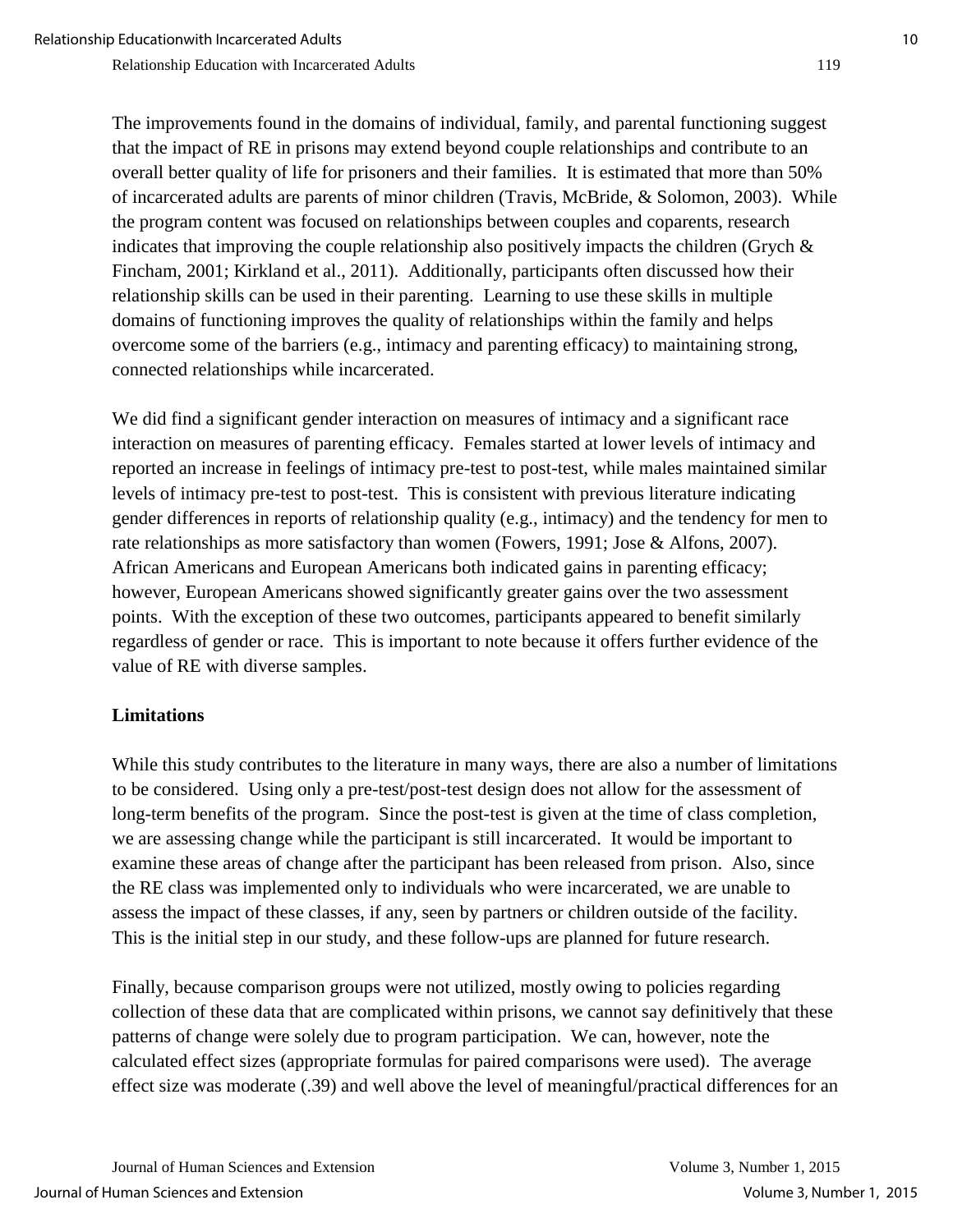educational program (i.e.,  $> 0.25$ ; Wolf, 1986). Because of their magnitude, we can have some confidence that these documented changes over a short period of time are due to program participation. Clearly, participants are receptive to the program, and results from these analyses provide encouragement for continued work in this area.

## **Conclusions and Future Directions**

A potential long-term goal would be to provide prisoners with the knowledge and skills to successfully integrate back into society after release. Given the evidence of change following participation in RE on individual, couple, and parental functioning seen in this study, and the research that links strong relationships to better adjustment outside of prison (Mears et al., 2012), it is important for future research to examine the impact of RE classes on family relationships post-release and on recidivism rates.

While it is important to assess the impact of RE on individuals, we also realize the potential benefit of having classes that include family members. Although it may pose additional challenges to involve family members in the education classes (e.g., long distances, transportation, cooperation of the correctional facility), it would be valuable to assess the impact of these classes on each member of the family and to compare the impact of classes received by individuals versus couples.

Overall, this study adds to the literature in several ways. First, it adds to the overall research on RE and provides an examination of RE in a more diverse setting. While outcomes of RE have been well documented, there is less evidence of program benefits to more diverse, disadvantaged samples (Hawkins & Fackrell, 2010). Additionally, evaluating RE with prisoners is beneficial to researchers, policymakers, and government agencies alike as it offers a potential avenue for improving the well-being of incarcerated adults and their relationships. We know from previous research that incarcerated adults often feel a strain, due to their struggling relationships, during and after incarceration (Mears et al., 2012), which can lead to poor adjustment to life outside of prison and to the risk of recidivism. While most prison programs tend to focus on vocational skills, including relationship education (focusing on individual, couple, familial, and parental functioning) may provide additional skills necessary for successful re-entry into families and society.

### **References**

Accordino, M. P., & Guerney, B., Jr. (1998). An evaluation of the Relationship Enhancement program with prisoners and their wives. *International Journal of Offender Therapy and Comparative Criminology*, *42*(1) 5–15. doi:10.1177/0306624X98421002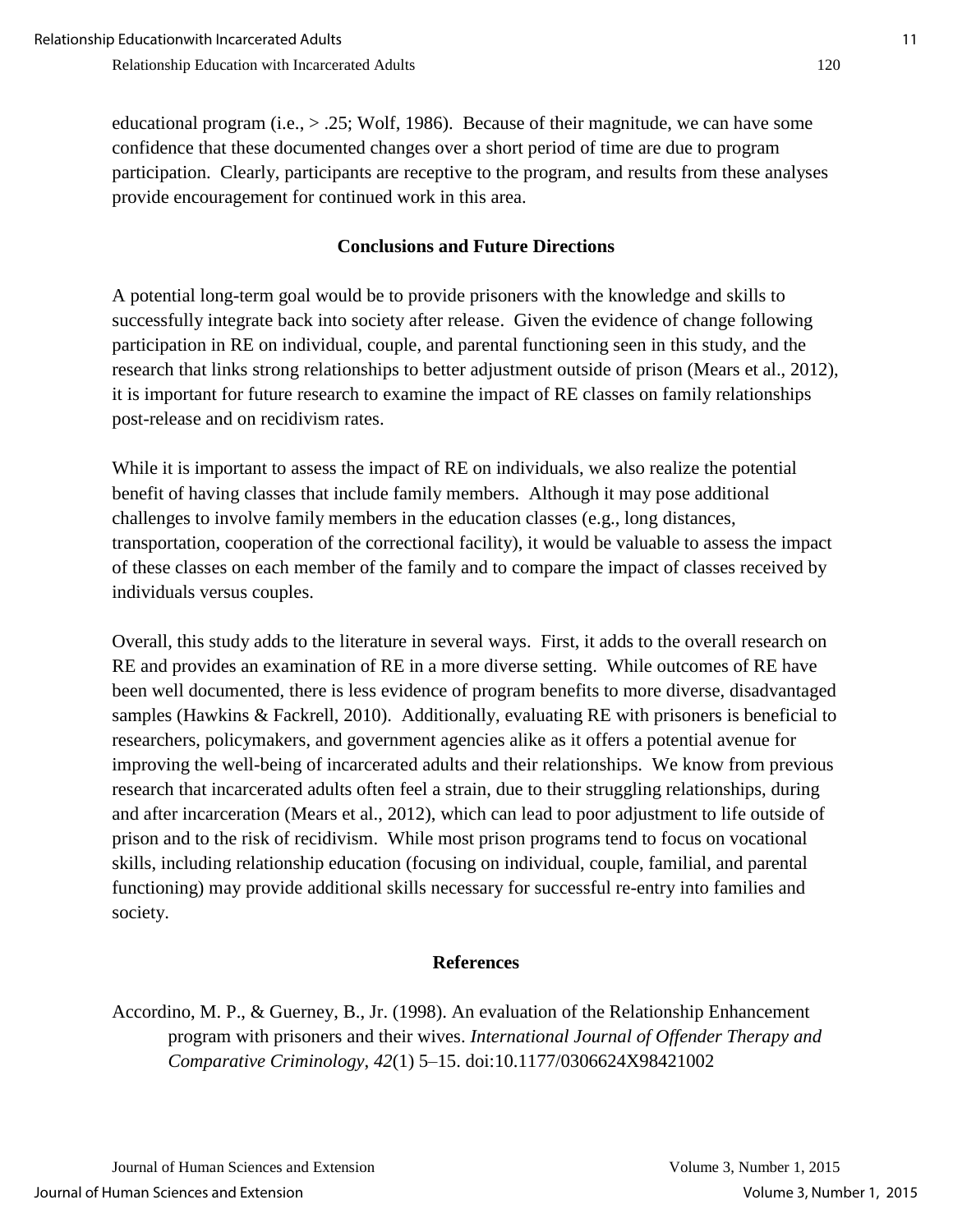- Adler-Baeder, F., Bradford, A., Skuban, E., Lucier-Greer, M., Ketring, S., & Smith, T. (2010). Demographic predictors of relationship and marriage education participants' pre- and post-program relational and individual functioning. *Journal of Couple & Relationship Therapy*, *9*(2), 113–132. doi:10.1080/15332691003694885
- Berg, M. T., & Huebner, B. M. (2011). Reentry and the ties that bind: An examination of social ties, employment, and recidivism. *Justice Quarterly*, *28*(2), 382–410. doi:10.1080/07418825.2010.498383
- Buhrmester, D., Furman, W., Wittenberg, M. T., & Reis, H. T. (1988). Five domains of interpersonal competence in peer relationships. *Journal of Personality and Social Psychology*, *55*(6), 991–1008. doi:10.1037/0022-3514.55.6.991
- Clear, T. R. (2007). *Imprisoning communities: How mass incarceration makes disadvantaged neighborhoods worse*. New York, NY: Oxford University Press.
- Cobb, N. P., Larson, J. H., & Watson, W. L. (2003). Development of the attitudes about romance and mate selection scale. *Family Relations, 52*(3), 222–231. doi:10.1111/j.1741- 3729.2003.00222.x
- Cohen, J. (1977). *Statistical power analysis for the behavioral sciences* (2<sup>nd</sup> ed.). New York, NY: Academic Press.
- Dumka, L. E., Stoerzinger, H. D., Jackson, K. M., & Roosa, M. W. (1996). Examination of the cross-cultural and cross-language equivalence of the Parenting Self-Agency measure. *Family Relations*, *45*(2), 216–222. doi:10.2307/585293
- Einhorn, L., Williams, T., Stanley, S., Wunderlin, N., Markman, H., & Eason, J. (2008). PREP inside and out: Marriage education for inmates. *Family Process*, *47*(3), 341–356. doi:10.1111/j.1545-5300.2008.00257.x
- Elder, G. H., Jr., & Johnson, M. K. (2003). The life course and aging: Challenges, lessons, and new directions. In R. A. Settersten (Ed.), *Invitation to the life course: Toward new understandings of later life* (pp. 49–81). Amityville, NY: Baywood.
- Fawcett, E. B., Blanchard, V. L., & Hawkins, A. J. (2006). *Is marriage education effective? A comprehensive, meta-analytic review of marriage education program evaluation research*. Report for National Healthy Marriage Resource Center, National Healthy Marriage Resource Center, Utah.
- Fowers, B. J. (1991). His and her marriage: A multivariate study of gender and marital satisfaction. *Sex Roles, 24*(3–4), 209–221. doi:10.1007/BF00288892
- Futris, T. G., & Adler-Baeder, F. (Eds.). (2014). *The national relationship and marriage education model: Core teaching concepts for relationship and marriage enrichment programming*. National Extension Relationship and Marriage Education Network.
- Garland, D. (2001). *The culture of control: Crime and social order in contemporary society*. Chicago, IL: University of Chicago Press.
- Gottschalk, M. (2006). *The prison and the gallows: The politics of mass incarceration in America*. New York, NY: Cambridge University Press.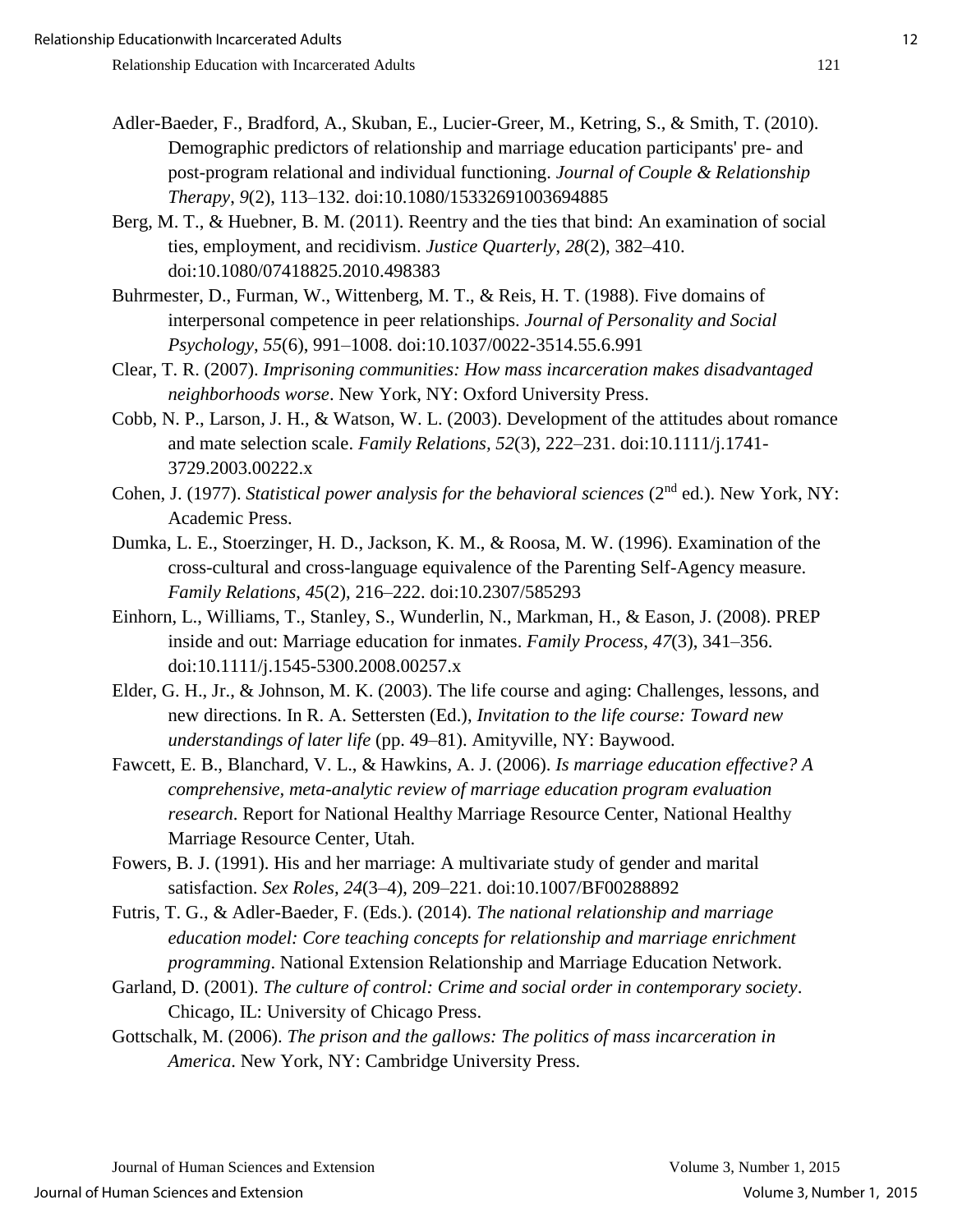- Grych, J. H., & Fincham, F. D. (Eds.). (2001). *Interparental conflict and child development: Theory, research, and application*. New York, NY: Cambridge University Press.
- Haney, C. (2001). *The psychological impact of incarceration: Implications for post-prison adjustment*. Report for the National Policy Conference, U.S. Department of Health and Human Services, The Urban Institute, Washington, DC.
- Hawkins, A. J., & Fackrell, T. A. (2010). Does relationship and marriage education for lowerincome couples work? A meta-analytic study of emerging research. *Journal of Couple & Relationship Therapy*, *9*(2), 181–191. doi:10.1080/15332691003694927
- Howser, J., Grossman, J., & Macdonald, D. (1984). Impact of family reunion program on institutional discipline. *Journal of Offender Counseling Services Rehabilitation*, *8*(1–2), 27–36. doi:10.1300/J264v08n01\_04
- Jose, O., & Alfons, V. (2007). Do demographics affect marital satisfaction? *Journal of Sex and Marital Therapy, 33*(1), 73–85. doi:10.1080/00926230600998573
- Kemp, G. C., Glaser, B. A., Page, R., & Horne, A. M. (1992). Influence of family support on men in a minimum security detention center. *Journal of Addictions & Offender Counseling, 12*(2), 34–46. doi:10.1002/j.2161-1874.1992.tb00079.x
- Kirkland, C. L., Skuban, E. M., Adler-Baeder, F., Ketring, S. A., Bradford, A., Smith, T., & Lucier-Greer, M. (2011). Effects of relationship/marriage education on co-parenting and children's social skills: Examining rural minority parents' experiences. *Early Childhood Research & Practice, 13*(2). Retrieved from http://ecrp.uiuc.edu/v13n2/kirkland.html
- Langan, P. A., & Levin, D. J. (2002). *Recidivism of prisoners released in 1994*. Washington, DC: Bureau of Justice Statistics. Retrieved from http://www.bjs.gov/content/pub/pdf/rpr94.pdf
- Laub, J. H., & Sampson, R. J. (1993). Turning points in the life course: Why change matters to the study of crime. *Criminology*, *31*(3), 301–325. doi:10.1111/j.1745- 9125.1993.tb01132.x
- Lilly, J., Cullen, F. T., & Ball, R. A. (2007). *Criminological theory: Context and consequences*   $(4<sup>th</sup>$  ed.). Thousand Oaks, CA: Sage Publications.
- Lucier-Greer, M., Adler-Baeder, F., Ketring, S. A., Harcourt, K. T., & Smith, T. (2012). Comparing the experiences of couples in first marriages and remarriages in couple and relationship education. *Journal of Divorce & Remarriage, 53*(1), 55–75. doi:10.1080/10502556.2012.635970
- Mears, D. P., Cochran, J. C., Siennick, S. E., & Bales, W. D. (2012). Prison visitation and recidivism. *Justice Quarterly, 29*(6), 888–918. doi:10.1080/07418825.2011.583932
- Ooms, T., & Wilson, P. (2004). The challenges of offering relationship and marriage education to low-income populations. *Family Relations, 53*(5)*,* 440–447. doi:10.1111/j.0197- 6664.2004.00052.x
- Radloff, L. S. (1977). The CES-D Scale: A self-report depression scale for research in the general population. *Applied Psychological Measurement*, *1*(3), 385–401. doi:10.1177/014662167700100306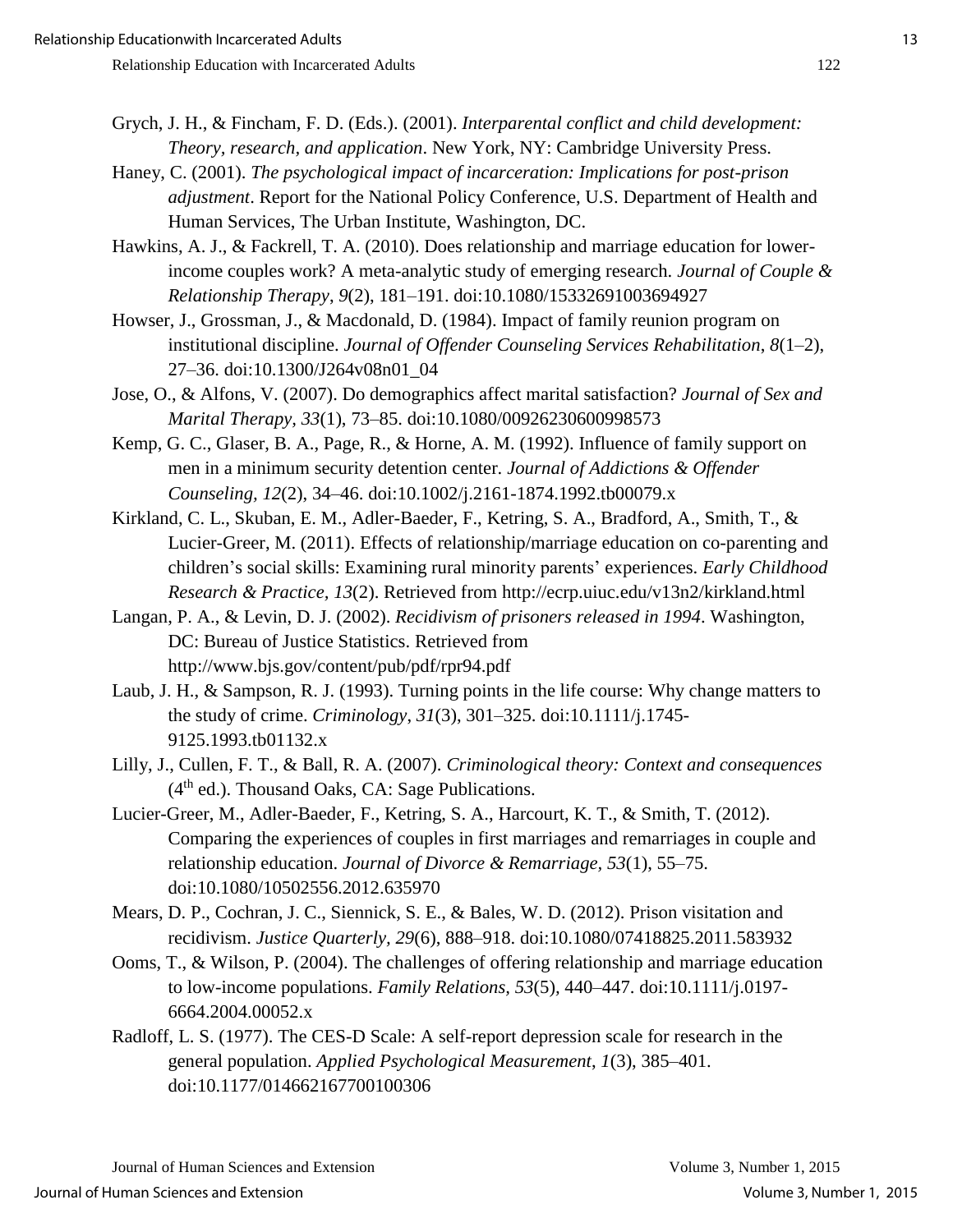- Rempel, J. K., Holmes, J. G., & Zanna, M. P. (1985). Trust in close relationships. *Journal of Personality and Social Psychology*, *49*(1), 95–112. doi:10.1037/0022-3514.49.1.95
- Rosenberg, M. (1989). *Society and the adolescent self-image*. Middeltown, CT: Wesleyan University Press.
- Sabol, W. J., West, H. C., & Cooper, M. (2009). *Prisoners in 2008*. Washington, DC: Bureau of Justice Statistics. Retrieved from http://www.bjs.gov/content/pub/pdf/p08.pdf
- Sampson, R. J., Laub, J. H., & Wimer, C. (2006). Does marriage reduce crime? A counterfactual approach to within-individual causal effects. *Criminology, 44*(3), 465–508. doi:10.1111/j.1745-9125.2006.00055.x
- Shamblen, S. R., Arnold, B. B., Mckiernan, P., Collins, D. A., & Strader, T. N. (2013). Applying the Creating Lasting Family Connections marriage enhancement program to marriages affected by prison reentry. *Family Process*, *52*(3), 477–498. doi:10.1111/famp.12003
- Shapiro, C., & Schwartz, M. (2001). Coming home: Building on family connections. *Corrections Management Quarterly*, *5*(3), 52–60.
- Shover, N. (1985). *Aging criminals*. Beverly Hills, CA: Sage Publications.
- Stanley, S. M., & Markman, H. J. (1992). Assessing commitment in personal relationships. *Journal of Marriage and Family, 54*(3), 595–608. doi:10.2307/353245
- Travis, J., McBride, E. C., & Solomon, A. (2003). *Families left behind: The hidden costs of incarceration and reentry*. Washington, DC: Urban Institute. Retrieved from http://www.urban.org/publications/310882.html
- Visher, C. A., & Travis, J. (2003). Transitions from prison to community: Understanding individual pathways. *Annual Review of Sociology*, *29*(1), 89–113. doi:10.1146/annurev.soc.29.010202.095931
- West, H. (2010). *Prisoners at yearend 2009—Advance counts*. Washington, DC: Bureau of Justice Statistics. Retrieved from http://www.bjs.gov/content/pub/pdf/py09ac.pdf
- Wolf, F. M. (1986) *Meta-analysis: Quantitative methods for research synthesis*. Newbury Park, CA: Sage.

*Kate Taylor Harcourt* is an Assistant Professor in Child Development and Family Relations at East Carolina University. Her research is focused on using family science to advance our understanding of diverse youths and families, and to further the development of programs and practices that promote the well-being of diverse youths and families.

*Francesca Adler-Baeder* is a Professor and Extension Specialist in Human Development and Family Studies at Auburn University. Her applied research is focused on the assessment of relationship and marriage education programs targeting a broad population of couples, adult singles, and youths, with particular attention to the needs of low-resource families, post-divorce families, stepfamilies, families affected by incarceration, and military families.